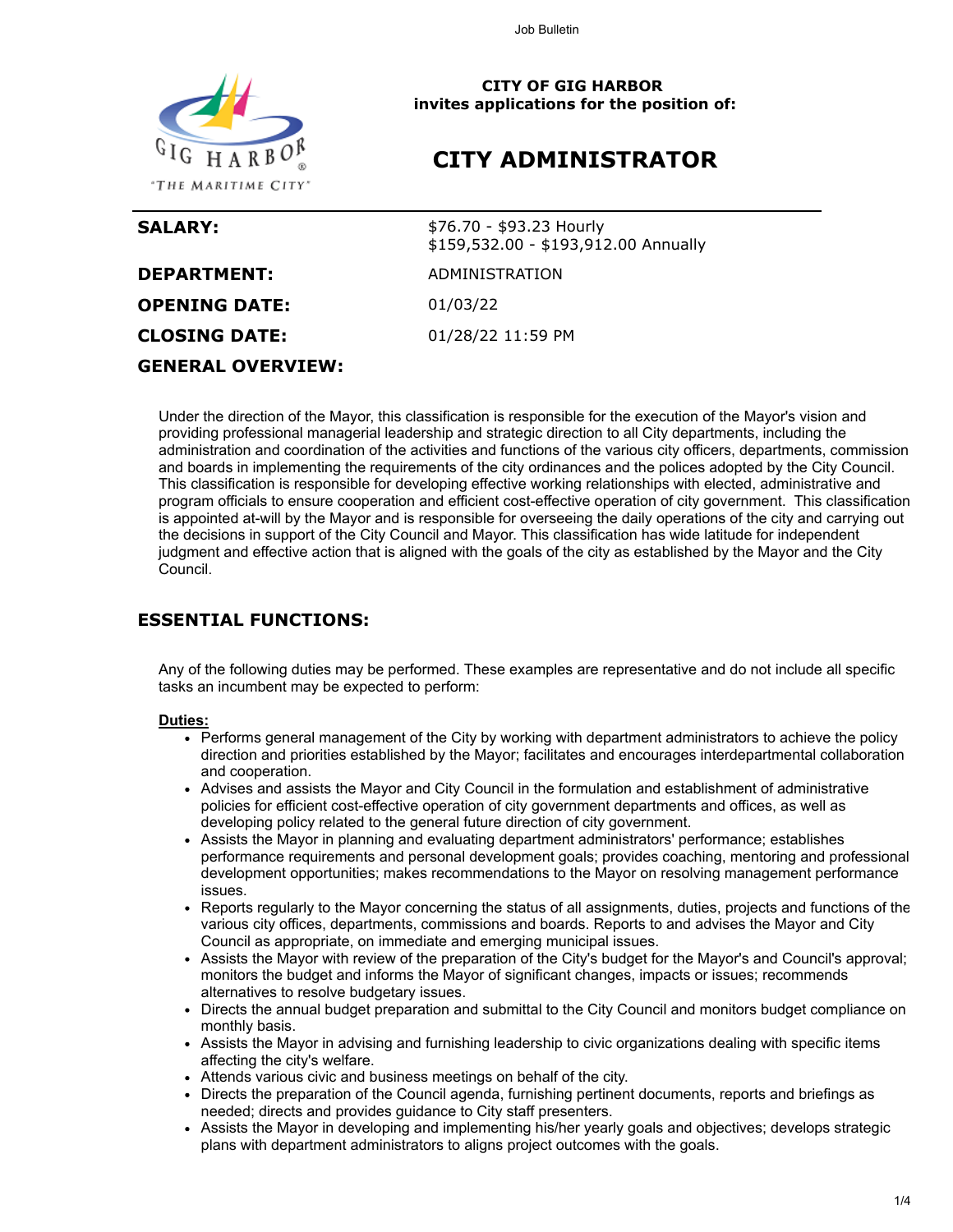#### **Knowledge, Skills and Abilities:**

#### Knowledge of:

- Principles and practices of municipal administration to include municipal budgeting;
- Principles and methods of leadership, management and supervision;
- State laws, City ordinances, rules and regulations relating to the administration of City government;
- Municipal government and its interrelationship with the business community;
- Communities dealing with the impact of growth on transportation systems, the environment and local economics;
- Capital improvement programming and funding methods;
- City organization, operations, policies and objectives;
- Interpersonal skills using tact, patience and courtesy;
- Principles and practices of Robert's Rules of Order.

#### Ability to:

- Build effective working relationships with elected officials;
- Work with department administrators to facilitate City projects, programs and policies;
- Review and make recommendations on complex personnel and performance issues, policy interpretations and resource allocation issues;
- Effectively supervise and evaluate department administrators;
- Analyze situations accurately and adopt an effective course of action;
- Work directly with the Mayor in developing and recommending policies and procedures for the effective management of the City;
- Establish cooperation and effective communication within the Executive Department and with other City departments, outside agencies, private organizations and the public;
- Communicate effectively both orally and in writing; prepare and deliver oral presentations.
- Serve as primary administrative contact with the Mayor for City Council members; supports the Mayor in efforts to inform the Council on important issues; acts as an administrative resource to Council in meeting goals and objectives.
- Coordinate between the Mayor, City Council, City officials, governmental agencies and the community; meet with State and federal officials and legislators to represent the City of Gig Harbor's viewpoint on legislative matters.
- Serve on various regional committees and task forces as necessary; cooperates with elected officials and staff of neighboring communities on common concerns; assists the Mayor and the Council in their roles on various regional committees.
- Confer with the City Attorney to assure that City laws and ordinances are carried out; assures compliance with applicable federal, State and local laws, codes and regulations.
- Work with Human Resources to negotiate union contracts.
- Analyze operations to evaluate performance of city staff in meeting objectives and to determine areas of potential cost reduction, program improvement, or policy change.
- Perform related duties as assigned.

#### **Supervisory Responsibility:**

This position directly supervises the following positions: City Clerk, Finance Director, Information Services Manage Tourism & Communications Director, Planning Director, Prosecutor, Public Defender, Public Works Director, Buildin Official/Fire Marshal, Chief of Police. This position indirectly supervises the Assistant City Clerk.

#### **Work Environment:**

Work is primarily performed in an office environment with early morning, evening and weekend meetings.

#### **Physical Demands:**

*(The physical demands described are representative of those that must be met by the employee to successfully perform the essential functions of this job. The City of Gig Harbor provides reasonable accommodation to enable individuals with disabilities to perform the essential functions.)*

Sitting and/or standing for extended periods of time. Access to guaranteed, reliable transportation is required as needed. Walking short distances. Reaching, handling and grasping documents, binders, folders and books. Clear speaking and adequate hearing sufficient to communicate effectively and respond appropriately both in person and remotely. Repetitive motions for computer and telephone use. Exertion of force 20 lbs. occasionally and/or 10 lbs. frequently to lift/carry/move objects, files and other materials.

#### **Driving:**

Driving for this position would typically be less than 5 hours a workweek. If driving on city business, must meet and follow all driving requirements.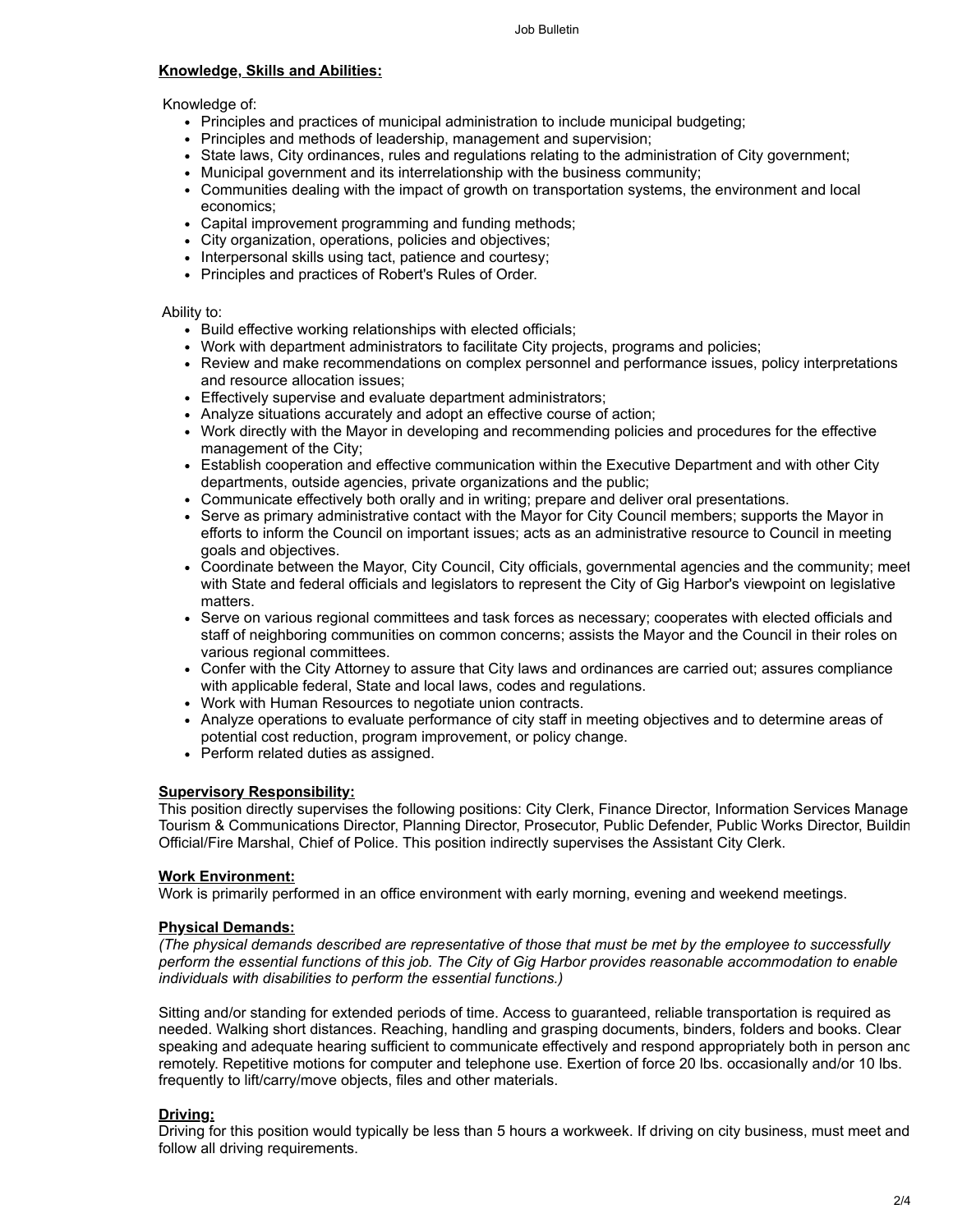#### Job Bulletin

### **QUALIFICATIONS:**

#### **Minimum Required Education & Experience**

- Bachelor's Degree from an accredited college or university in Public Administration or a closely related field; and
- Five (5) years of senior public-sector management experience, such as a city manager or city administrator, deputy/assistant or department director in a city, county or other applicable public-sector agency of similar or greater complexity and size; or
- An equivalent combination of experience and education may be considered.

#### **Preferred Education & Experience**

- Master's Degree from an accredited college or university in Public Administration, Business Management or closely related field; and
- Seven (7) years of senior public-sector management experience, such as a city manager or city administratc deputy/assistant or department director in a city, county or other applicable public-sector agency of similar or greater complexity and size.
- Membership with International City/County Management Association.
- Membership with Washington City/County Management Association.
- Residency in Gig Harbor strongly preferred.

#### **Criminal Conviction Standards**

The successful incumbent will or may have access to a secured/confidential facility or computer system(s). As a result, the City of Gig Harbor will be conducting an extensive criminal background check by law enforcement agencies, which may include fingerprinting.

Please review the following list of disqualifying crimes and negative actions to determine if you meet our standard for this position:

[https://www.dshs.wa.gov/sites/default/files/bccu/documents/Secretary%E2%80%99sCrimesListforALLPrograms.pd](https://www.dshs.wa.gov/sites/default/files/bccu/documents/Secretary%E2%80%99sCrimesListforALLPrograms.pdf)

#### **Successful Candidate**

- The successful incumbent must submit official transcripts from an accredited college or university or busines school, if education is being used to meet the minimum qualifications; and
- Pass all job-related examinations/tests necessary to demonstrate required knowledge, skills and abilities, as determined by the hiring authority at time of job posting.

### **ADDITIONAL INFORMATION:**

- This position is exempt from FLSA overtime regulations and is an at-will Mayor appointed position.
- If you need assistance and/or a reasonable accommodation due to a disability during the application or the recruiting process, please contact Human Resources at [hr@gigharborwa.gov](mailto:hr@gigharborwa.gov).
- To be considered you must submit and complete an online application through [www.governmentjobs.com/careers/gigharbor](https://www.governmentjobs.com/careers/gigharbor) that reflects all relevant education and experience which addresses how you meet the minimum and/or preferred qualifications for this position.
- If you have questions about this recruitment please contact Interim City Administrator, Tony Piasecki at (253) 851-6127 or HR Director, Kameil Borders at (253) 851-5039.
- **Only authorized employees and hiring authorities have access to the application materials submitted Per RCW 42.56.250, all applications for public employment, including the names of applicants, resumes, and other related materials submitted with respect to an applicant are exempt from public inspection.**

APPLICATIONS MAY BE FILED ONLINE AT: [https://www.cityofgigharbor.net](https://www.cityofgigharbor.net/)

Position #22-00002 CITY ADMINISTRATOR **KB** 

3510 Grandview Street Gig Harbor, WA 98335 (253) 851-8136

[kborders@gigharborwa.gov](mailto:kborders@gigharborwa.gov)